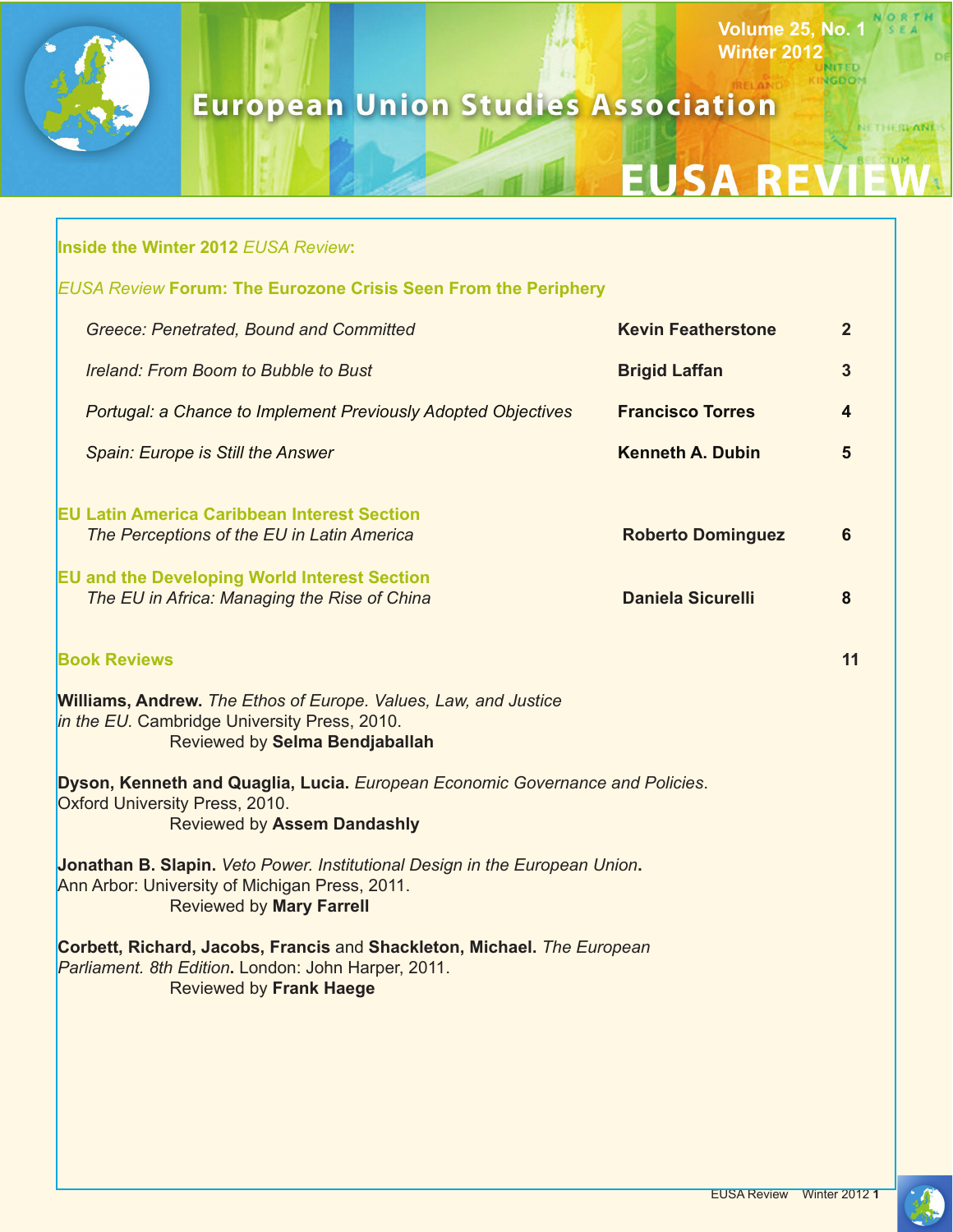#### **The Eurozone Crisis Seen From the Periphery**

The ongoing crisis of the eurozone is often narrated as a high-political power play among EU governments, with Germany leading the fray and imposing its preferred austeritybased solutions. The last issue of the EUSA Review Forum discussed whether this meant the return of a "German problem" in Europe. In this issue of the EUSA Review, we continue to take stock of this major EU crisis. This time, however, four scholars take the perspective of struggling countries in the periphery of Europe – Greece, Ireland, Portugal, and Spain.

What is going on in these countries is especially interesting because they have shouldered the heaviest burden of adjustment so far. Austerity is the name of the game, with its painful implications – slashed government expenditures, higher taxes, and recession. Yet other member states are not at all immune from such predicament. Last summer, Italy became the latest victim of the eurozone crisis. The European Central Bank's recent decision to inject massive liquidities in the form of three-year loans to eurozone banks seems to have stemmed the crisis -- at least for now. But unless the contagion is stopped, the list of struggling countries may still grow, extending perhaps even to France and to other core EU member states. How the peripheral countries have fared in the crisis is therefore a harbinger of Europe's fate. Government and popular responses to the crisis will determine the fate of the euro and, more broadly, will have a profound impact on national and European politics for the foreseeable future.

What exactly has changed since 2009, and what does it bode for future political attitudes and government policies? According to Kevin Featherstone, the Greek people are torn between their "pride in a shared (European) identity" and their resentment against EU-imposed austerity; social conflicts are on the rise, however, as well as "social and political alienation". More surprisingly perhaps, Brigid Laffan writes that the Irish responded have responded "with forbearance rather than resistance"; they have broadly supported the government's attempt to restore its creditworthiness through austerity. In Portugal, according to Francisco Torres, the most widespread sentiment is that there is no alternative to austerity; many also think that externally imposed adjustment may be good for Portugal in the long run. As for Spain, Kenneth Dubin concedes that it is "no longer a hotbed of unconditional Euroenthusiasm, but it is hardly a nation of Euroskeptics"; the Spaniards continue to positively associate Europe with modernity and democracy. Altogether, these contributions underscore the remarkable resilience of peripheral countries that have been caught in the vortex of the euro crisis. Yet they also point out the looming danger of popular backlash and the possible turn to extremist politics if painful adjustment programs continue indefinitely.

> **Nicolas Jabko** EUSA Review Editor

#### **Greece: penetrated, bound and committed** *Kevin Featherstone*

'Europe' and 'Europeanness' have long been important référentiels in modern Greece. They have helped to define identity and modernity. As such, they have provided a base for legitimation, but also of calibrating the capability of state institutions. Europe has been a paradox for Greece: pride in a shared identity, mixed with angst over the domestic failure to 'keep up' with Europe's core. Thus, many of the questions posed by the sovereign debt crisis that emerged in Greece in 2009 fit into an established historical pattern.

The crisis has brought several systemic features into sharper relief. In the bigger picture, EU membership has not served to strengthen the domestic state, as liberal intergovernmentalism assumes. Instead, it has been penetrated and made vulnerable: denuded of its established protection and patronage, its technocratic shortcomings have been exposed. Thus, suggestions that the executive branch of government has been empowered need to be tempered: not only can its failings appear insuperable; Greek negotiators typically enter EU negotiations as policy-takers, marginal to overall outcomes, left to justify them at home. These conditions held well before the crisis, but now they are more acute. Not sufficiently understood outside Greece is the extent of the creditor intervention into the basic operation of the state administration. A 'Troika' office has been established in Athens to represent the interests of those bailing-out Greece since May 2010, to check that the 'Memorandum' conditions are being met. Composed of officials from the EU Commission, the ECB, and the IMF, its monitoring across ministries is unprecedented and poses both normative questions and issues of capability for the EU institutions (the IMF is well-seasoned in this kind of role).

The public response has been mixed. Polls in late 2011 showed strong majorities opposed to the austerity measures. This is not surprising: austerity has deepened every few months in a climate of great uncertainty. By 2013, Greece will be in its fifth consecutive year of recession. Public sector workers have seen across the board salary cuts and lay-offs into a 'labour reserve' with the prospect of redundancy. Stereotypes of Greeks as lazy are unfounded – Greeks and Austrians work 43.7 hours per week on average, more than the rest of the EU (The Guardian, 8 December 2011). The problem is one of productivity, which raises wider issues. Some 40% of young people are unemployed. The impact on Greece's social fabric is profound. Mass protests – and riots – in Athens' central square have been broadcast around the world, as was a 'Madrid-type' camp - a hotchpotch of protestors: unrepresentative, but ready for interviewing.

Despite all of this, a December 2011 poll showed

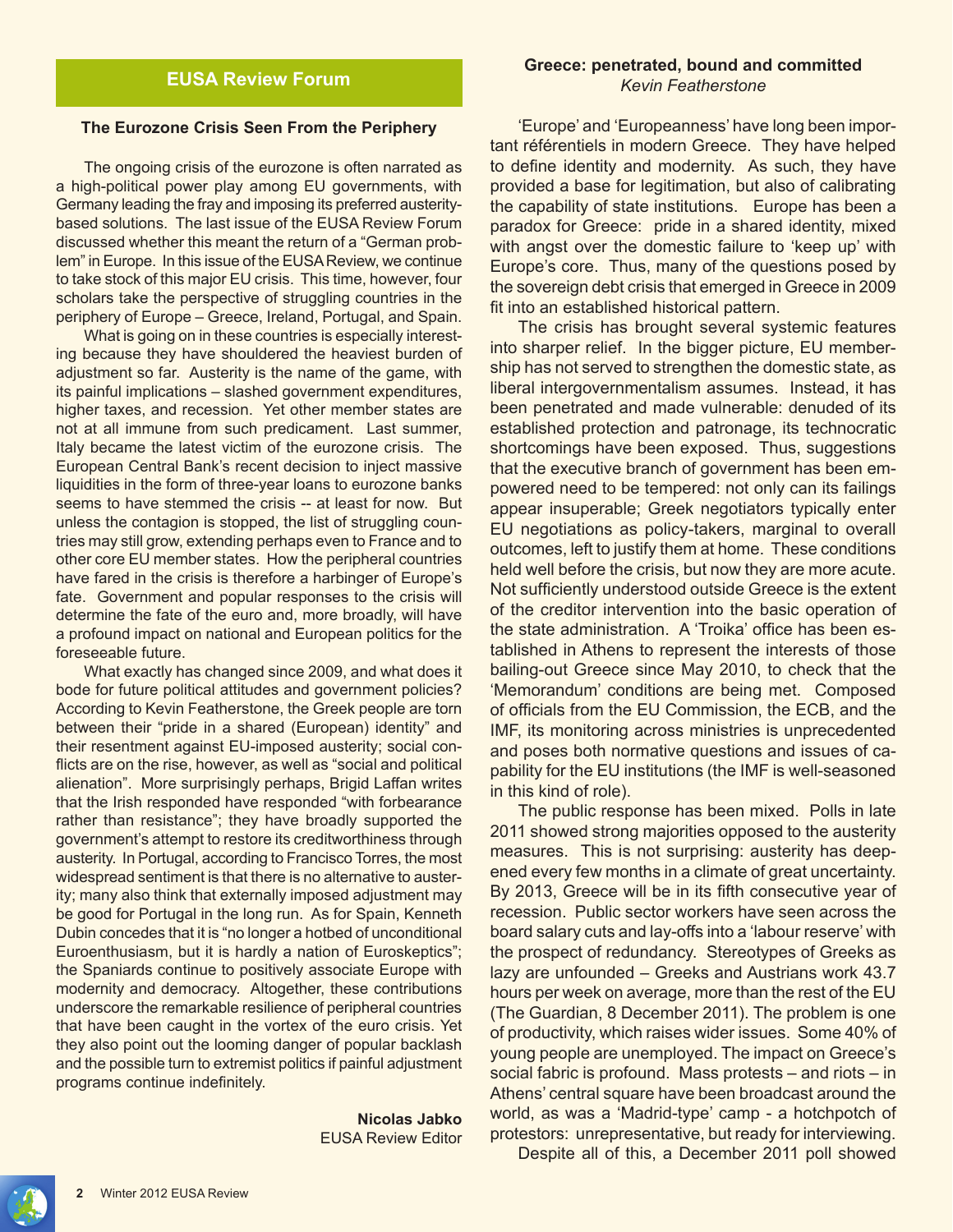70% supporting continued membership of the euro-zone. Only the political fringes talk of exit. There has been no surge in euro-scepticism.

Politically, Premier George Papandreou – elected before the crisis in October 2009 – was forced to resign last December. His government had gone through hell. The main opposition leader, Antonis Samaras, was accused of opportunism in repeatedly refusing to back the euro-zone bailouts. To address the legitimacy issue, Papandreou proposed a referendum on the latest European Council measures. The initiative was botched and he was forced to resign. Samaras agreed to back the euro-deal on condition that a short-term technocratic prime minister was appointed to head an inter-party coalition. Lucas Papademos, a former Vice President of the ECB, was put in a much more precarious position as PM than Mario Monti in Italy. The inter-party deal assumes elections in the early spring of 2012. However, recent polls show no party likely to win a parliamentary majority. Papademos may be given a new mandate. 2012 is likely to be a period of political instability, with the political extremes benefitting but no strong leader emerging. Although the Greek political elite is criticized for the accumulation of state failures, it has not yet faced its 'Tagentopoli' moment.

The Greek case reminds us of the importance of centre-periphery differences within the EU and the challenge of managing a heterogeneous currency union with near-failing states. These conditions ought to have prompted an economic union at Maastricht. But the case also warns of the dangers of the EU imposing unremitting austerity: social and political alienation, when growth is a shared interest. What was 'Europe' for, again?

**Kevin Featherstone**, London School of Economics

#### **Ireland: From Boom to Bubble to Bust** *Brigid Laffan*

Irish society has lived with the financial crisis for more than three years. On the 28th of September 2008 the then Irish Government guaranteed the vast bulk of bank liabilities without knowing the extent of the toxic assets in those banks. Ireland's problems were not caused by an excess of sovereign debt. In socialising the liabilities of the banks, the Government undermined its own fiscal standing. Nor did Ireland wait for the imposition of austerity from outside. In April 2009, the government introduced an emergency budget, the first in a series of austerity budgets that will continue to 2014. Prior to the bailout, Ireland experienced a 21% decline in GDP by 2010 from its peak in 2007. The collapse was too great for Ireland to cope with. An outflow of capital, reliance on the ECB for liquidity and widening spreads made the

November 2010 rescue inevitable. It would be impossible to overstate the deep shock this has caused. The Irish state, even when poor, was always able to fund itself and never defaulted in its history.

On the face of it, Irish society has responded to what has happened with forbearance rather than resistance. The strikes and civil unrest that have characterised reactions in other countries is strangely absent in Ireland. An anti-austerity march on October 22, 2011 could only muster 2,000 participants. It would be wrong to interpret this as an absence of deep anger. In February 2011, when the Irish electorate was afforded an opportunity to pass judgement on the then Government, it reduced the once dominant ruling political party, Fianna Fáil, to 20 seats in parliament and only one seat in the greater Dublin area. It was an earthquake election.

It is difficult to assess the impact of the crisis on relations between Ireland and the EU as the programme requires a further 15 billion euros of austerity measures by 2014. There are multiple negative feedback loops across the Eurozone member states. The Irish public and elite opinion reacted very negatively to the punitive interest rates that were initially charged on the loans. There remains widespread opposition to the ECB's insistence that Ireland repay all bondholders even those not covered by a legal guarantee. November brought a sharp reminder of the loss of sovereignty when a Bundestag Committee saw projections of the 2012 Irish budget before the Irish parliament did. Equity is also a concern in public debate. Greece got a haircut on its debt while Irish taxpayers are expected to continue to shoulder a heavy debt burden that helped avoid an implosion of Europe's financial system. So far, a majority (46%) of the Irish electorate believe that Ireland should continue to comply with the terms of the bailout although a sizeable minority (30%) disagree and 20% expressed no view. Britain's veto of treaty reform has done the Irish government a service because it reduces the need for a referendum on the intergovernmental treaty that is now in prospect. Polls suggest that a referendum would not be carried. A decision on whether or not a referendum is required will be taken after the treaty format has been decided.

Ireland is the best performing of the programme countries. Competitiveness and growth have returned driven by a booming export sector and a reduction in unit labour costs. However, unemployment is rising (14.6%), emigration has accelerated and the domestic economy continues to decline. If the bailout strategy does not work in Ireland, it will not work in the other peripheral countries. Ireland may however be overwhelmed again if conditions in the wider Eurozone continue to deteriorate.

The Irish Government has decided to play a long game. It favours enhanced economic governance in the euro zone but put the sustainability of Irish debt on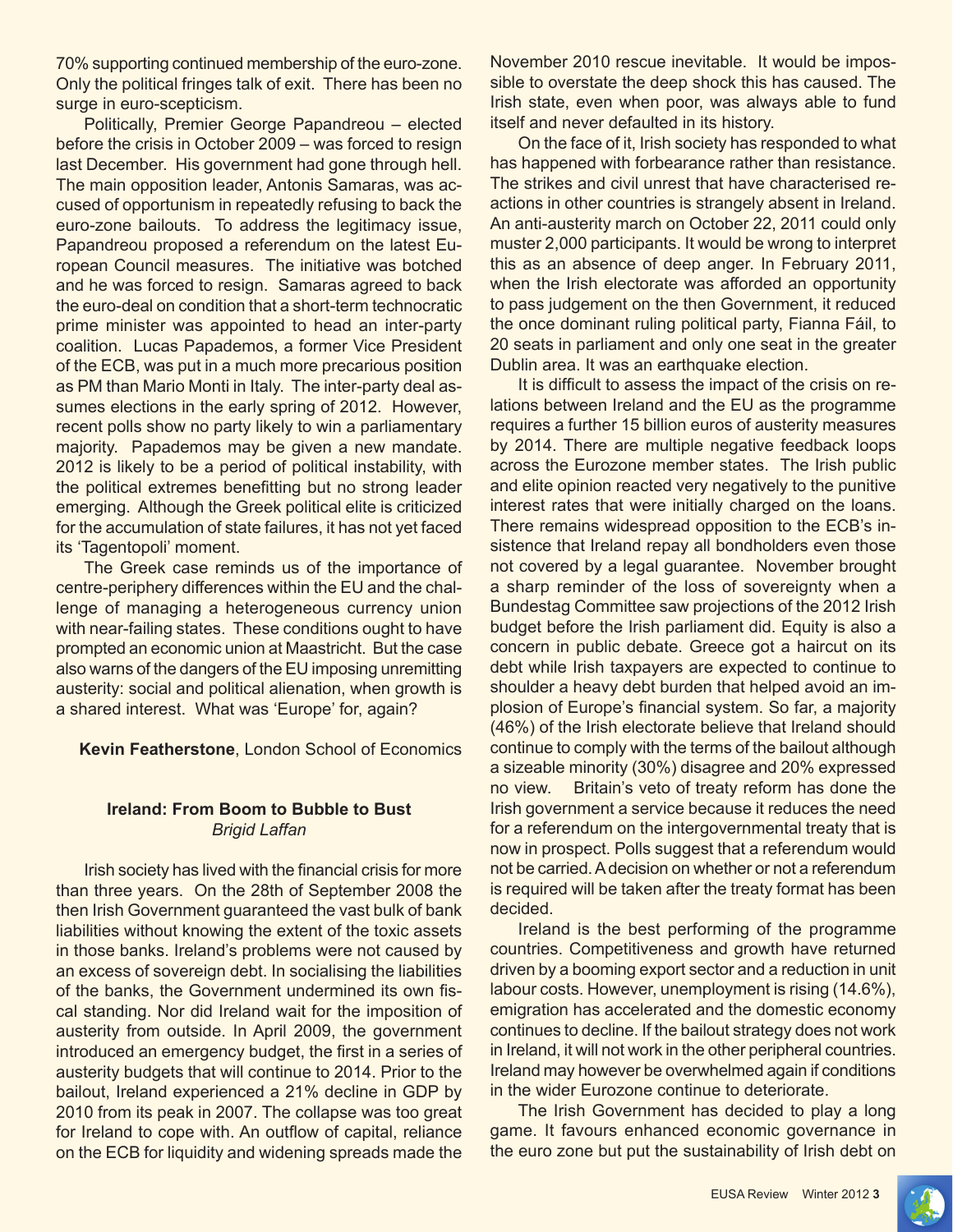the table at the December 2011 European Council. Essentially the aim is to re-work the Irish debt burden over a longer time frame and at reduced interest rates. It is not in Ireland's interests to default as a sovereign given its reliance on inward investment and exports. Whatever bargaining chips Ireland holds will be used with care to facilitate a re-entry into the bond markets. A state that cannot fund itself is no longer interdependent in the EU but dependent on it. Ireland joined the EU to escape dependence.

As long as the situation in Europe remains unstable, the Irish Government has to navigate the pressures emanating from the domestic and the EU. Just how long any Government can manage sustained austerity is difficult to judge. There may well be a tipping point into social unrest but so far, the Irish Government, economy and society have displayed considerable resilience.

**Brigid Laffan**, University College Dublin

#### **Portugal: a Chance to Implement Previously Adopted Objectives** *Francisco Torres*

In spite of the harsh adjustment programme, Portugal has not been turning against the EU nor is it focusing on any renegotiation strategy. There is a relatively broad understanding that the adjustment programme, irrespective of other developments in the Eurozone, is the only way of returning to a sustainable development path.

The country's financial position has been fragile, with accumulated external imbalances, and high risks associated with the costs of servicing the (largely externally held) debt. Therefore, it was essential for the government to credibly pre-commit to medium-term budgetary objectives with accelerated corrective measures in the face of the 2009 fiscal overrun. However, fiscal policy remained inadequately expansive in the run-up to the general elections in autumn 2009. As a result, the ratio of government deficit to GDP jumped from 3.6% in 2008 to 10.1% in 2009 and 9.8% in 2010.

In March 2011, the national parliament rejected the government's austerity programme, which triggered the fall of the incumbent Socialist government and was followed by Portugal's request of financial assistance. The caretaker Portuguese government signed a Memorandum of Understanding on specific economic policy conditionality and a Loan Agreement before the June general elections, with the formal consent of the two main opposition centre-right parties, PSD and CDS.

The election resulted in a new government led by a PSD-CDS coalition. Yet, the main opposition party, the PS, had supported the outgoing government that signed the MoU and maintained a relatively cooperative role. Portugal's economic and financial adjustment pro-

gramme was tabled for the period 2011 to mid-2014, including "structural reforms to boost potential growth, create jobs, and improve competitiveness; a fiscal consolidation strategy, supported by structural fiscal measures and better fiscal control over public-privatepartnerships and state-owned enterprises, aimed at putting the gross public debt-to-GDP ratio on a firm downward path in the medium term and reducing the deficit below 3 % of GDP by 2013; a financial sector strategy based on recapitalisation and deleveraging, with efforts to safeguard the financial sector against disorderly deleveraging through market based mechanisms supported by backstop facilities" (EU Council decision of 17 May 2011).

According to the Second Review Mission to Portugal by the EC, ECB, and IMF (MEMO/11/793, 16/11/2011), the implementation of the 2011 budget got off to a good start. On the expenditure side, the measures included an average cut of 5% in government wages, reductions in government payroll lists, cuts in social transfers, and a freeze of essentially all other social outlays. Measures have also been aimed at gaining control on spending, in particular in the health and public sectors. Consolidation efforts on the revenue side consisted mainly of a 2 percentage-point increase in the standard VAT rate in January 2011.

Spending overruns led the government to resort to extraordinary measures in 2011, which will lower the government deficit to 4%, significantly below the target of 5.9. The deficit for 2012 remains under upward pressure. The EU-IMF mission's assessment is that the fiscal target of 4.5% of GDP can be met. But this will be achieved through a reduction of public sector wages and pensions, with the elimination of 2 out of 14 annual payments for those earning more than 1100 euros, a measure whose constitutionality has been challenged.

The government has been criticized by the minority left parties in parliament for being 'too obedient to the German Diktat'. Yet, it has stood rather firmly by its commitments, stressing the broad parliamentary consensus behind its austerity programme and its determination in pursuing all of the agreed objectives. So far, there is however no consensus to enshrine a debt brake in the constitution. Trade unions have been protesting against labour market reform and austerity. But these protests have not crystallized major conflicts or had a lasting impact, except for one-off strikes primarily affecting the public and transportation sectors. There is no strongly negative popular sentiment towards the EU. The public perceives the sheer magnitude of the crisis and the need to tackle the accumulated imbalances and the financing problems of the Portuguese economy. Political and social tensions have not been particularly high either. In fact, the curbing of unjustified and decades-long rent-seeking, privileges, and mismanagement – especially in local and regional government, in the health sector and in

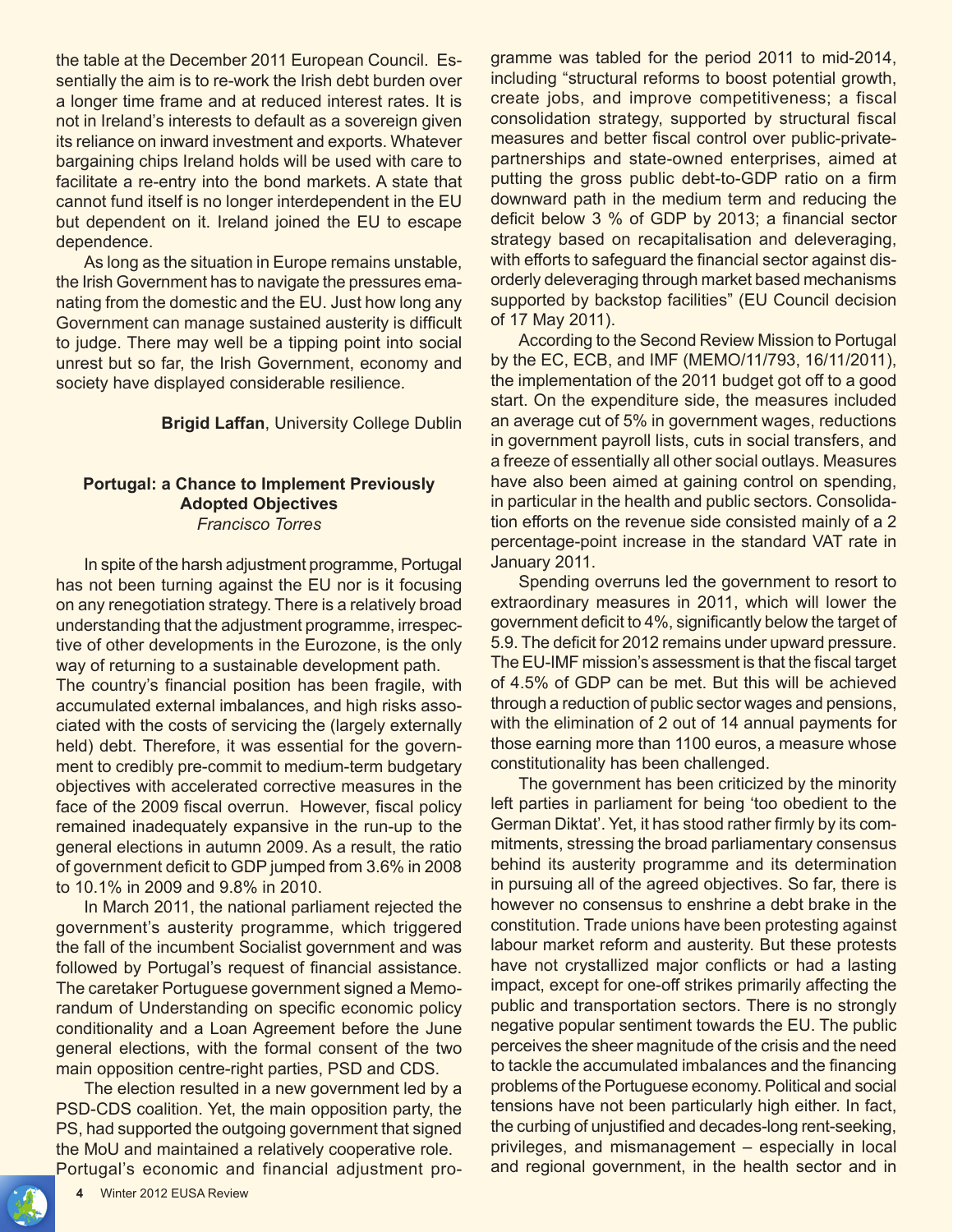the public sector – may lead to increased public scrutiny and transparency. It could also perhaps contribute to a better redistribution of income, which has been one of the worst in the EU.

Portugal typically tends to carry out reforms in times of crisis, when there is external pressure. Budgetary consolidation and structural reform are now being implemented thanks to market pressure and EU/IMF conditionality. Portugal has committed itself to fiscal adjustment and structural reform. It is still early to tell whether the current adjustment programme will succeed. It depends both on the country's capacity to push reforms through a period of negative growth and high unemployment (forecast to approach 14 per cent in 2013) and on how the eurozone will handle its overall institutional challenges.

**Francisco Torres**, Universidade Católica Portuguesa

# **Spain: Europe is Still the Answer** *Kenneth A. Dubin*

After more than a decade of strong economic growth (or, if one prefers, a mirage of brick and mortar) from the mid-1990s through mid-2007, Spaniards were among the most enthusiastic European citizens. In spring 2007, 73% declared that EU membership was generally a good thing, more than twenty points higher than Greeks, Italians or Portuguese. During 2010, with unemployment spiraling toward 20% and the markets turning on Spanish debt, confidence in the EU's ability to solve the crisis declined by 23% in just six months, the most precipitous decline in Europe. In 2007, 65% said they tended to trust EU institutions; by spring 2011, that figure was only 39% (about the EU-27 average). More troubling, still, is the steadily declining number who believe that EU membership has been beneficial for their country, from 75% in spring 2007 to only 39% (2 points below the EU-27 average) in spring 2011. Only 48% of Spaniards (74% in 2007) are optimistic about the EU's future.

Confidence in national political institutions has declined even further, however. Less than a quarter say they tend to trust their national parliament or government. While about 50% find corruption to be relatively common at the EU level, more than 70% believe it to be widespread in national, regional and local politics. Not surprisingly, then, Spaniards overwhelmingly support EU-level solutions to a range of economic challenges in significantly higher numbers than do their counterparts in Greece, Italy and Portugal. In November 2011, 63% of Spaniards continued to support the euro. Spain may no longer be a hotbed of unconditional Euroenthusiasm, but it is hardly a nation of Euroskeptics.

Spaniards' continuing support for the European project is grounded in a collective belief that Europe is central to the twin national projects of modernization economic, political and social—and democratization. Spaniards were more likely than any other EU citizens to choose the words "modern" and "democratic" to describe the EU project. Over the last half of the twentieth century, overwhelming majorities on both the Left and the Right came to believe that European integration was the key to Spain's flight from backwardness and fratricidal conflict.

Does the Popular Party's (PP) absolute majority in November's general election thus mean an overwhelming, if reluctant endorsement for the ECB-German austerity recipe to be administered by Luis de Guindos, the new minister of Economics Affairs and former head of Lehman Brothers in Spain and Portugal?

At first glance, one might conclude that the PP's absolute majority means that the indignados movement has had little real impact on Spanish politics. However, it is important to remember that this multitudinous rejection of austerity attracted the interest of approximately 75% of Spaniards; of these, some 70% saw the movement as positive or mostly positive. In truth, the depth of the PP's mandate is questionable. The PP secured 10,866,566 votes (44.62%), increasing their vote total by only 588,556 versus the 2008 elections (422,769 fewer votes than the Socialists received in 2008). The Socialists, meanwhile, lost almost 4.3 million votes compared with 2008 and obtained only 110 seats in the Congress of Deputies, their worst showing since the Transition to democracy. Abstention increased five points, from 26.1- 31.1% of the electorate and support for third parties also increased significantly. In other words, the real story of these elections was the Socialists' collapse and not the PP's dominance.

Eurobarometer data reveals that Spaniards are among the least informed Europeans. Their historically strong support for the EU is grounded in an idea of Europe that casts political and economic integration as the solution to the country's historical defects and contemporary foibles; for most Spaniards, dissatisfaction with specific European policies (when they are aware of them) provokes little more than grumbles, as uniquely Spanish solutions are viewed as potentially far worse. As a consequence, even if the deepening of austerity imposed by the PP is a response to demands from other EU member states and EU institutions, should austerity make matters worse in Spain, then the PP, not the EU, will be the central object of citizens' ire. Social conflict in Spain may well increase significantly in the near future; the EU however, enjoys sufficient goodwill in Spain to remain largely above the fray.

**Kenneth A. Dubin**, Universidad Carlos III de Madrid

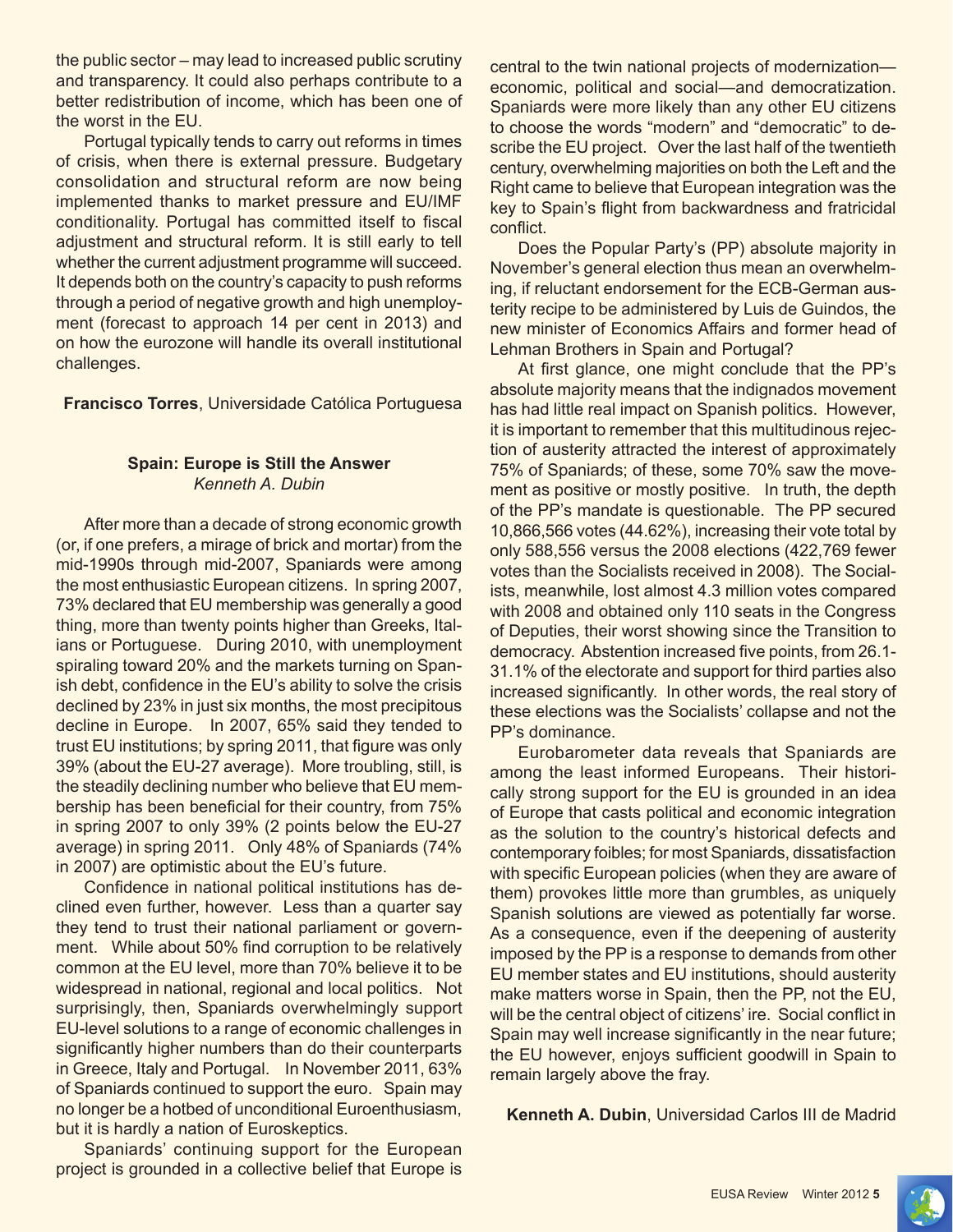

## **The EU in Africa: managing the rise of China** *Daniela Sicurelli*

When the first Ministerial Conference of the Forum on China-Africa Cooperation took place in Beijing, in 2000, it was clear for ministers of both sides that the interests of China on Africa were growing exponentially. China was increasing its presence in Africa through trade, direct investments, low-interest loans and diplomatic relations. Still, when African minister flew to Beijing in 2006 to agree on a common action plan with China, the EU realized it was unprepared to face this change. In 2007, the then High Representative for the Common Foreign and Security Policy, Javier Solana, acknowledged that the rise of China in Africa represented a challenge for the EU (Solana 2007). In the same year, the EU and African governments agreed on an inter-regional Strategic Partnership in Lisbon in order to improve dialogue between the two parties. Attempts of the European institutions to foster trilateral cooperation with China and Africa also followed. So far, though, the EU is still struggling to adjust its Africa policy to the changed context.

This article investigates the nature of these challenges and the reasons why the attempts of European institutions to face the growing role of China in Africa have failed. It argues that this change in Chinese foreign policy has both economic consequences for the European states and implications on the identity of the EU as a development leader and model. The inability of the EU to adjust to the new context is due both to institutional and ideational obstacles to policy change. Divisions between European institutions, their lack of understanding of China's Africa policy and the resistance of the European model of development to adapt to local demands prevented it to manage these challenges effectively.

Firstly, China emerged as a competitor of the EU in the import of raw materials. In the '90s, with the opening of new markets in the countries previously under Soviet control, European trade with Africa stagnated. Since the early 2000s, with the emerging of China as an importer from Africa, the share of trade flows between Europe and Africa has further decreased. Still, EU member states remained the major trading partners of African countries. Parallel to the increase of Chinese import, the total amount of European trade flows with Africa started rising again (Lirong 2011). According to Eurostat (2010) from 2002 to 2008 trade flows between the EU member states and Africa increased ten-fold. This increase is especially evident in the cases of oil and gas, where interests of the EU on Africa have been revitalized, due

to the ongoing instability in the Middle East (Ogunleye 2011).

So far the attempts of the EU to preserve preferential trade relations with African countries have been frustrated. Negotiations for the Economic Partnership Agreements between the EU and African, Caribbean and Pacific countries (ACP), started in 2007, stressed the divergence between the interests of the European and African negotiators. The reluctance of the EU negotiators to make concessions raised contestation among African leaders against the coherence of European trade and development policies (Elgström 2009). The cleavages between the EU and African governments in the Doha development round of the WTO further remarked the distance between the two parties. In this context, the increasing trade ties between Africa and China contributed weakening the negotiating position of the EU.

A second area of contrast with China is the promotion of a model of development. Even though China participated in UN peace operations in Africa and ratified several UN treaties on human rights, Hu Jintao's government remarked its distance with the Western, and, more specifically, European approach to development cooperation. As opposed to the EU, it refused the label of donor, criticizing the asymmetric relationship European states have traditionally established with aid recipients, while stressing its role as equal partner. The model promoted by the Chinese government notably differs from that of the EU for its no-strings-attached approach. In contrast to European democracy promotion programs, Chinese aid mainly focused on short term tangible results, such as infrastructure and direct investments.

With the growing role of China in Africa, African leaders have had more opportunities to voice their opposition to the European model of development. Both African governments and regional organizations have increasingly charged the EU with neo-colonial ambitions, based on the use of double-standards and coercive tools of foreign policy such as sanctions and barriers to African trade (Sicurelli 2010). Democratic African governments did perceive China as a threat to consolidation of democracy in Africa. At the same time, though, the African Union explicitly welcomed the pragmatic approach of the Chinese government to development and conflict management (Taylor 2011). As Howorth (2011) noted, despite its "principled foreign policy", the EU proved unable to face accusations of selectivity and lack of coherence. These limits hindered the role of the EU in its value competition with emerging powers. This is especially evident in its relations with Africa.

As a reaction to these challenges, the EU produced several official documents that called for improving coordination with China to pursue shared goals. In 2006, the European Commission (2006) issued a Communication on "EU-China: closer partners, growing responsibilities,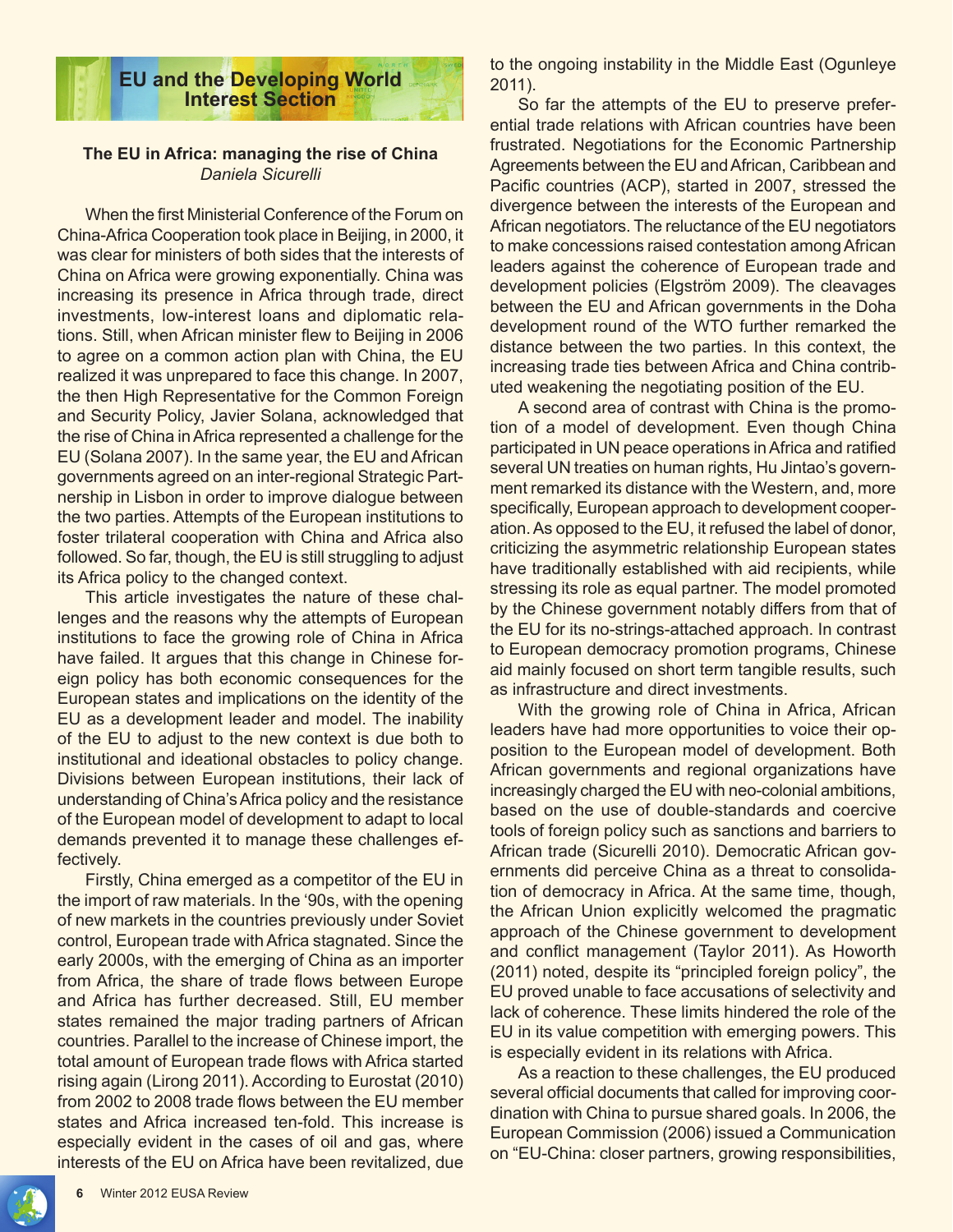for a strategic partnership with China". One year later, the European Parliament published a resolution on "China's policy and its effects on Africa". In 2008, the Commission released a second Communication, on "The EU, Africa and China: Towards trilateral dialogue and cooperation". This rhetorical exercise, though, was not met by concrete steps towards joint projects with China and reforms of European development policies. Carbone (2011) explains this difficulty showing how the institutional structure of the EU constrained effective decision-making. The European institutions were not able to conciliate their different goals and interests on the topic, and divisions within the Commission and the Council weakened the European position substantially. Besides, so far Africa did not rank among the priorities of the High Representative of the Union for Foreign Affairs and Security Policy appointed in 2009, Catherine Ashton. The slow reaction of the EU to the North African crisis in 2011 and inability to take a unitary position of on intervention in Libya was emblematic of the lack of a clear strategy in the EU's Africa policy.

Furthermore, having underestimated the potential of Chinese development cooperation, the EU failed at fully understanding Chinese Africa policy, which prevented it to find potential rooms to cooperate to achieve shared goals. EU officials claimed that Chinese policies represent a threat to human rights. Rather than negating human rights, though, the Chinese approach to development aimed at fostering collective development as the premise to human rights promotion (Taylor 2011). This misunderstanding has contributed to the inability of the EU to identify complementarities with China's Africa policy and turned out to be an obstacle to diplomatic dialogue.

Given the increasing contestation of its policies and the growing attractiveness of China as a partner for African governments, the EU engaged in attempts to reform its development strategy. In order to address criticisms against the paternalistic undertones of its method of democracy promotion, the EU Strategy for Africa, adopted by the European Council in 2005, endorsed the principle of African ownership of development promoted by the World Bank since 2003 (Woods 2008). Like the Bank, though, the EU is still struggling to clarify the operational details to integrate this concept into its democracy promotion agenda. These difficulties have been especially evident in the implementation of the Africa-EU partnership on democratic governance and human rights.

To preserve its trade ties with African governments and, contextually, improve its image as a development leader, the EU needs to address the demands of its African partners concerning market access and support for African-lead projects of development. Besides, it is crucial for the EU to identify fields where cooperation with China is possible and where the contribution of the

two actors can be considered complementary. To that purpose, EU leaders should promote regular senior level meetings with representative of the Chinese and African governments in order to improve communication and learning between the parties. Finally, it is paramount that the EU works on the operationalization of the principle of local ownership. It needs to clarify the instruments and steps to actively involve local leaders and organizations in the elaboration of development programs, without undermining its efforts of democracy promotion. Unless the EU undertakes these steps, its diplomatic power on the African governments is expected to deteriorate further, leaving room of manoeuvre to the rising development leader.

#### **Daniela Sicurelli**, University of Trento

#### **References**

Carbone, Maurizio (2011). The European Union and China's Rise in Africa: Competing Visions, External Coherence and Trilateral Cooperation. Journal of Contemporary African Studies, 29, 2, 203-21.

Elgström, Ole (2009). Partnership in Peril? Images and Strategies in EU-ACP Negotiations on Economic Partnership Agreements, in L. Fioramonti, and S. Lucarelli (Eds.) Perceptions of the European Union as a Global Actor, London and New York: Routledge.

Eurostat (2010). Africa-EU - economic indicators, trade and investment, Report, available at http://epp.eurostat. ec.europa.eu

Howorth, Jolyon (2011). Principles and Values Underpinning EU Foreign and Security Policy in an Emerging Multipolar World, EUSA Review, 24, 2: 5-6.

Lirong, Liu (2011). The EU and China's Engagement in Africa: the Dilemma of Socialisation, European Union Institute for Security Studies, Occasional Paper, 93, August.

Ogunleye, Eric Kehinde (2011). The EU and China: Friends or Foes for Sustainable Regional Infrastructure Development and Resource Extraction in Africa?, in J. Men, and B. Barton (Eds.), Africa. Partners or Competitors?, Aldershot: Ashgate, 227-44.

Sicurelli, Daniela (2010). The European Union's Africa Policies. Norms, Interests and Impact. Ashgate: Aldershot. Solana, Javier (2007). Challenges for EU-China Cooperation in Africa, China Daily, 7 February, available at http:// www.consilium.europa.eu.

T aylor, Ian (2011). The EU's Perceptions and Interests Towards China's Rising Influence on Human Rights in Africa, in China and the European Union in J. Men, and B. Barton (Eds.), Africa. Partners or Competitors?, Aldershot: Ashgate, 127-46.

Woods, Ngaire (2008). Whose Aid? Whose Influence? China, Emerging Donors and the Silent Revolution in Development Assistance. International Affairs, 84, 6, 1205–21.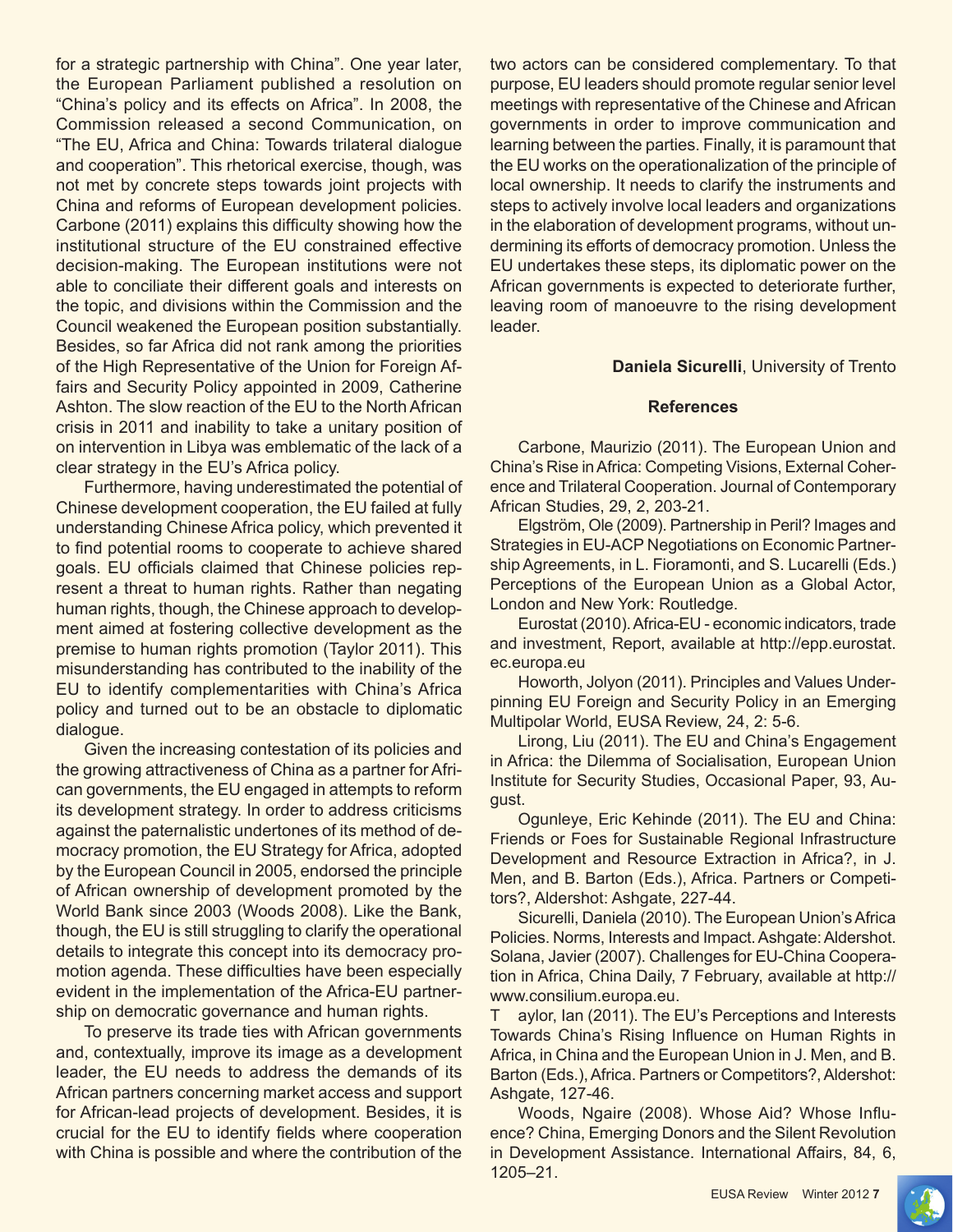

# **The Perceptions of the EU in Latin America** *Roberto Dominguez*

#### **Introduction**

The study of the image of the EU in third countries became part of the scholarly research agenda in the late 1990s. Since then, research on this topic has experienced a significant proliferation with studies led by Chaban and Holland (2008) as well as Fioramonti and Lucarelli (2008), just to mention a couple of pioneering scholars. In the case of Latin America, the study of perceptions of the EU in Latin America is in its initial stages and to great extent the inquiry about the perceptions of the EU in Latin America remains unanswered. In this regard, the argument developed in the following paragraphs is that the perceptions of the EU in Latin America are in contrast with the EU's self-representations. This is explained by the fact that despite an overall positive perception of the EU in Latin America, there are some variations depending of the specific nature and interests of the EU bilateral agenda with particular countries.

#### **The Self-Representation of EU as International Actor**

For several decades scholars have addressed the analytical challenge of deciphering the complexity of the EU as international actor (for instance Manners 2002; Sjursen 2005). As the EU has strengthened its institutions and policies in the area of external relations, the analytical challenge is not only the type of EU actorness (civilian power, normative power and gentle power, for instance), but also the effectiveness of the policies projected abroad. The EU projects both voluntarily and involuntarily international presence/ image. While the former is reflected in the goals and objectives of foreign policy and purposely the EU develop policies to fulfill them, the later escapes out of its influence an result out of the mere existence of the EU (current economic crisis, for instance).

Thus, the self-representation of the EU is a parameter to identify the gap between the expectations of the EU as an international actor and the perceptions of the others. More precisely, the EU is endowed with institutional instruments such as the combined post of High Representative of the EU for Foreign Affairs and Security Policy and Vice President of the Commission (HRVP) and the creation of the European External Action Service (EEAS) supporting this post. Not only are both actors relevant in the promotion of the image of the EU, but also all EU institutions that in some way project an image. The common goal or expected selfimage of their activity is based on the spirit enshrined in the consolidated version of the Treaty of the European Union (Treaty of Lisbon), particularly in Article 21 (2), which include the safeguard of values and fundamental interests; the consolidation of democracy, the rule of law, human rights; the preservation of peace and prevention of conflicts; and the support to sustainable economic, social and environmental development of developing countries, among other objectives.

Thus, the underlying assumption of the selfperception is that the EU follows values and principles translated into policies and actions that provide a distinctive actorness to the EU different from those of nation-states and other international organizations (Fioramonti and Lucarelli 2009).

#### **Perceptions of the EU**

Based on the analysis of surveys and print media in four of the main EU partners in Latin America (Argentina, Chile, Colombia and Mexico) between 2009 and 2011, one can extrapolate some estimates about the perceptions of the EU in the Latin American subcontinent.

The industry of opinion polls in Latin America has mushroomed in the past 15 years. However, polls including the perceptions of the EU remain limited and sporadic due to the overwhelming role of other items of the Latin agenda such as the relationship with the United States or immediate challenges facing national foreign policy. Despite these limitations, Latinobarómetro has over the years included a small number of questions on the EU in its annual public opinion surveys in the region. One of the most consistent questions in the Latinobarómetro survey focuses on the opinion of the state of the relations between the EU and particular countries. While the four countries hold a positive perception of the EU, Chile is the country that has the best perception of the EU (92 percent in 2004 and 96 percent in 2010), while Argentina's views have varied between 71.9 percent in 2008 to 82.3 percent in 2006 mainly due to agricultural disputes.

Colombia has also experienced a nadir (76.2 in 2004) due to the worsening of the war between the government and the guerilla groups and the EU criticisms of human rights violations; against this precedent, the relations between the EU and Colombia improved and paved the way for the negotiation and conclusion of an association agreement (89 percent in 2010). Interestingly, the variations in the cases of Chile and Mexico are alike, which is consistent with the fact that both countries have association agreements in place with the EU since the early 2000s.

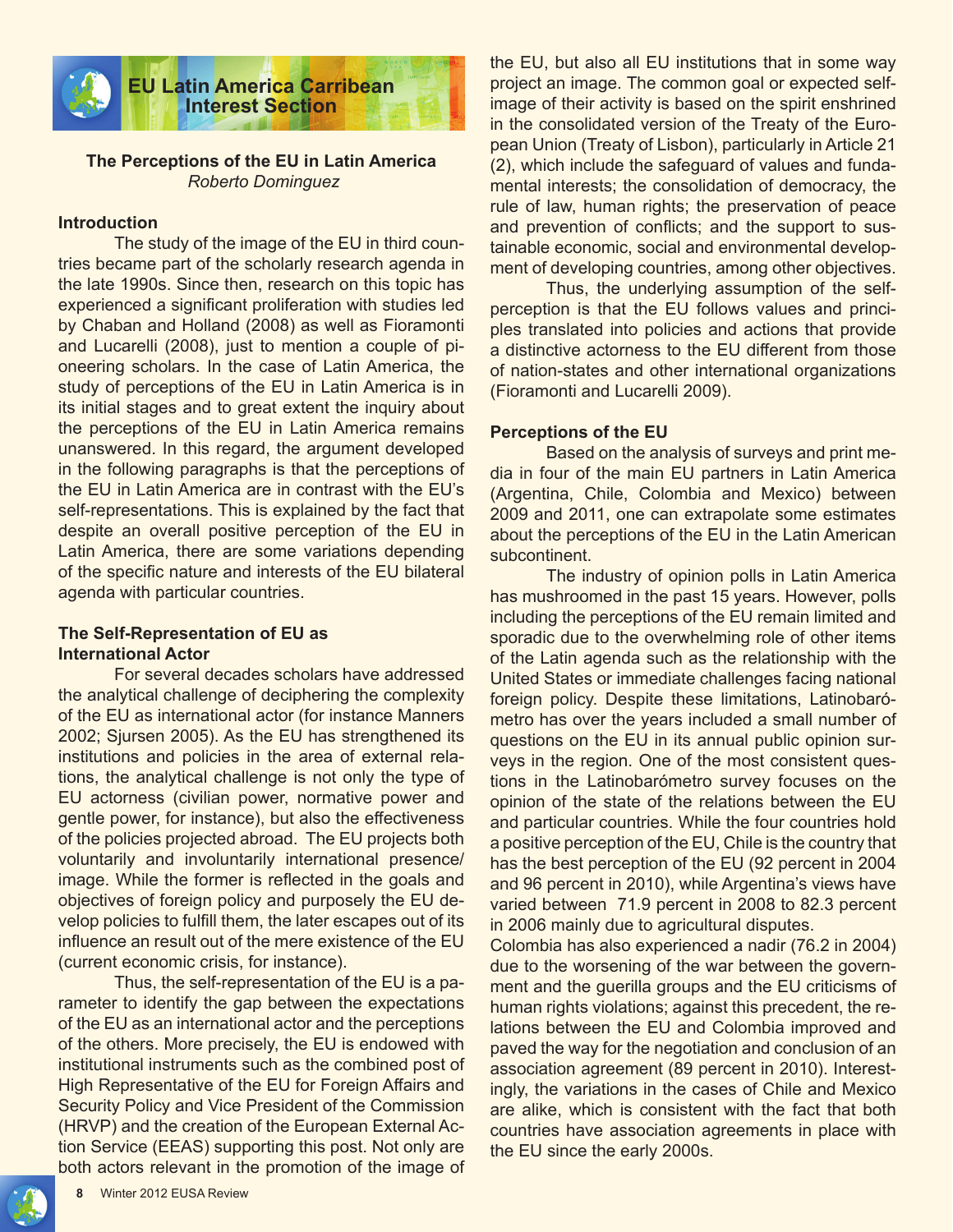The positive perception of the EU contrasts with the weak knowledge of the members of the EU in the Latin American public opinion. In 2004, in response to the inquiry of mentioning the members of the EU, Mexico ranked the highest with 4.1 correct answers, Chile 3.75, Argentina 2.82 and Colombia 1.4. As a follow up, the countries that were identified by the public opinion were Spain 36 percent, France 28 percent, Italy 26 percent and Germany 25 percent (Lagos 2011).

In the case of newspapers, a review of 1,685 news items published in the four Latin American newspapers between 2009 and 2011<sup>1</sup> (Dominguez 2011) indicates that the economic events in the EU received most of the attention in the news items with 51.57 percent of the total, followed by the news on EU politics (33.7) and EU social issues (14.73).

The general trend in the economic arena has been the steady attention to the European economic crisis, with more emphasis in the Argentinean and Chilean press, economies where the trade share with the European Union is high. The second area within the economic framework was trade: Mexico and Chile registered the lowest interest in trade because both countries have already implemented association agreements. Conversely, Colombia showcased high coverage of the negotiations for the association agreement with the European Union, underscoring the distinct positions of the Colombian and European negotiation teams. Argentina, on the other hand, experienced an increasing debate in press in light of the restart of the negotiations between the EU and MER-COSUR in 2010 and posed a critical position to the protectionist EU policies in the agricultural sector, particularly with regard to the Hilton quota beef.

Within the political frame, the EU received more attention in the area of external relations (58.6 percent of the political frame) in comparison to political events taking place within the borders of the EU (41.3 percent). In the former, while a great share of information peripherally mentioned the EU among other international actors, particularly the United States, the role of the EU as international actor was also underscored by the press in the EU policies towards Iran, Libya, Cuba and Haiti. In the latter, with regard to the political developments within the EU, the news items were focused on the problems of the ratification and implementation of the Lisbon Treaty, politics in Spain, the crisis of political parties to assertively face the economic crisis, as well as the controversies around the Schengen area.

The social frame received less attention in the press. Under this classification, three main areas stand out: the environmental model of the EU, the controversies around migration and the social problems of unemployment. Other sets of news focus are the emerging social movements as a result of the 2008-2012 economic crises, EU educational policies and the outbreak of health alerts and the responses of the EU.

The news items were also coded with regard to the central role of the EU in the narrative of the news. The EU was the central actor in 39 percent of the news items, while the European Commission was also the central actor in 20 percent of the news, followed by the European Central Bank, the Council of the EU/European Council, the European Parliament, the High representative of Foreign Policy and the EU delegations in the country. With regard to the EU members, Germany received most of the attention of the press in the four countries. In line with the historical links, Spain was ranked second and France was third. The United Kingdom kept a discreet role in the four countries, receiving more attention in Argentina due to the disputes regarding oil resources and the Falkland Islands. In this period, four countries were the center of attention as sources of instability: Greece, Ireland, Portugal and Italy.

# **Conclusion: Link between Self-Representation and Perception**

Four different levels of linkages were identified between self-representation, as portrayed in the Treaty of Lisbon, and images, as analyzed in surveys and print media. The first level relates to the match between projection of the image of policy goals and the perception in Latin America. The four case studies perceived the self-representation of the EU as an environmental actor promoting multilateral cooperation and good global governance, particularly as a result of the EU's activism in implementing the Kyoto protocol on climate change and its position in the Copenhagen environmental summit.

The second level consists of those cases in which, while the EU's image in Latin America corresponds to the self-representation of the EU, the projection of the EU image was relatively weak or attenuated by the presence of other actors. This is the case where the EU projected its civilian power in mediation of international conflicts or assisting countries, but as a secondary actor and overshadowed by United States.

The third level noticed a gap between the selfrepresentation of the EU and the perceptions of the third countries in the four case studies. This occurred in the area of the EU as an actor advancing international free trade. Particularly in Argentina, the image of the EU protecting the agricultural market was commonly portrayed in the press; to a lesser extent, the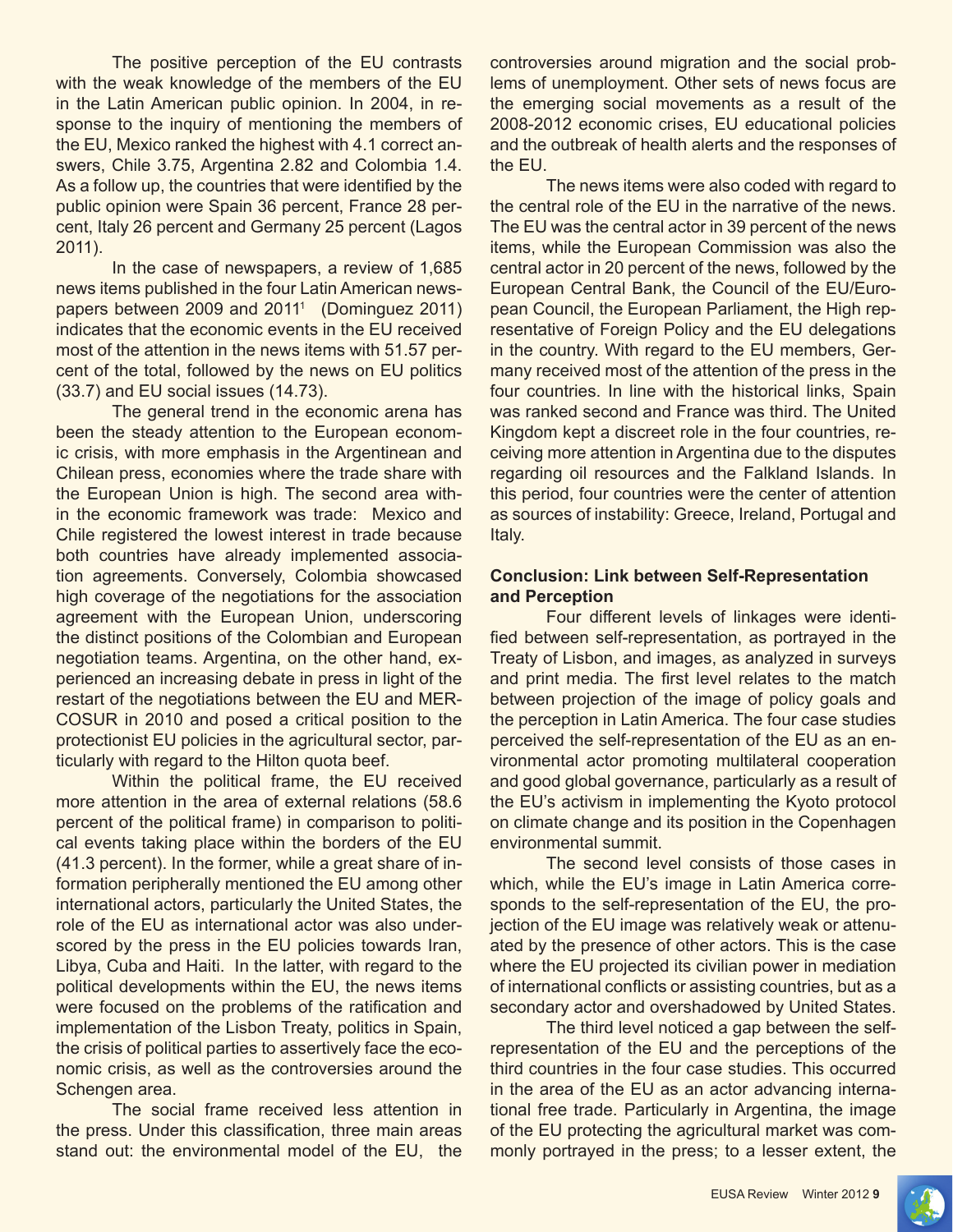Colombian press also asserted this characteristic during the negotiations of the association agreement. The fourth level identified assumptions and policies that were not confirmed or only implicitly suggested by the information in the three areas of analysis: the EU as a possible counterbalance to the US hegemony; the EU as a model of regional integration; and the EU as an effective actor to eradicate poverty.

# **Roberto Dominguez**, Suffolk University

## **References**

Chaban, Natalia, and Martin Holland, eds. 2008. The European Union and the Asia–Pacific: Media, Public and Elite Perceptions of the EU. London and NY: Routledge.

Dominguez, Roberto (2011) Perceptions of the EU in Latin America. Paper presented at the Third International Conference "Europe From the Outside In" The Kolleg-Forschergruppe "Transformative Power of Europe" , Free University of Berlin, December 15-17.

Fioramonti, Lorenzo, and Sonia Lucarelli. 2008. "How Do the Others See Us?". In The Search for a European Identity. Values, Policies and Legitimacy of the European Union, eds. Furio Cerutti and Sonia Lucarelli, London: Routledge.

Haggqvist, Malin. 2011. "Perceptions of the European Union in Washington, Beijing and Brasilia". Master's Thesis. Uppsala University.

Ian Manners, Ian. 2002.'Normative Power Europe: A Contradiction in Terms?', Journal of Common Market Studies.

Lagos, Marta. 2011. La Imagen de la Unión Europea vista por la Opinión Pública. Presentation at CEPAL, June 29.

Lucarelli, Sonia, and Lorenzo Fioramonti, eds. 2009. External Perceptions of the European Union as a Global Actor. New York: Routledge.

Sjursen, Helene ed. 2005. Civilian or Military Power?: The European Union at Crossroads. London: Routledge.

# **Endnotes**

1 La Nación-Argentina, El Tiempo-Colombia, El Universal-Mexico and El Mercurio-Chile.

The EUSA Review (ISSN 1535-7031) [formerly the ECSA Review] is published three times yearly by the European Union Studies Association, a membership association and non-profit organization (founded in 1988 as the European Community Studies Association) devoted to the exchange of information and ideas on the European Union. We welcome the submission of scholarly manuscripts. Subscription to the EUSA Review is a benefit of Association membership. Editor: Nicolas Jabko Book Reviews Editor: Susanne Schmidt Managing Editor: Joseph Figliulo **2011-2013 EUSA Executive Committee** Amie Kreppel, Chair (University of Florida) Michelle Egan, Vice Chair (American University) Adrienne Héritier (European University Institute) Nicolas Jabko (Johns Hopkins University) Berthold Rittberger (University of Mannheim) Susanne K. Schmidt (University of Bremen) Mitchell Smith (University of Oklahoma) Alberta Sbragia, ex officio member (University of Pittsburgh) **Immediate Past Chair (2009-2011)** Adrienne Héritier (European University Institute) European Union Studies Association 415 Bellefield Hall University of Pittsburgh Pittsburgh, PA 15260 USA Web www.eustudies.org E-mail eusa@pitt.edu **EUSA Review** 

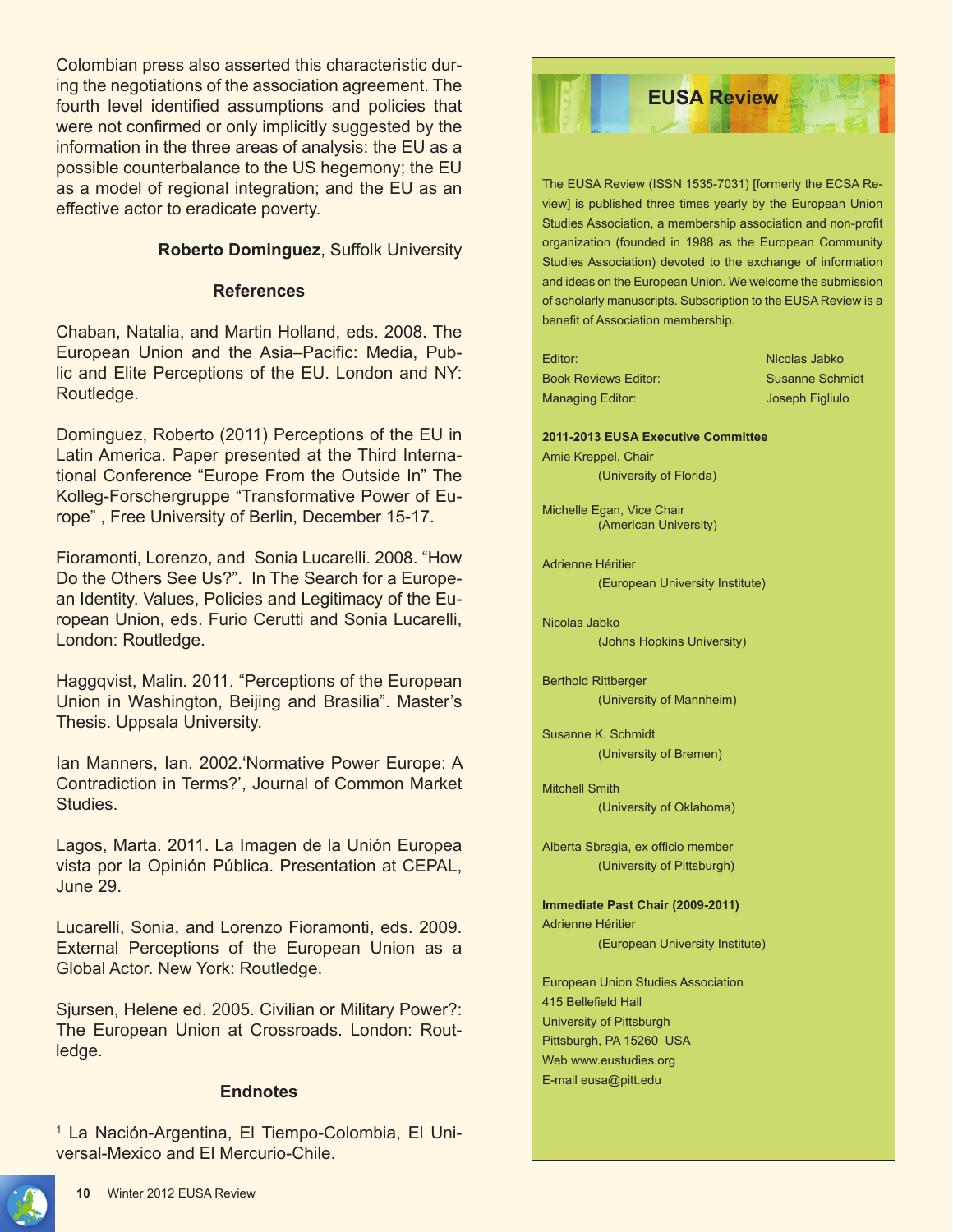

**Andrew Williams.** *The Ethos of Europe. Values, Law, and Justice in the EU*. Cambridge University Press, 2010.

How the EU could become a just institution ? That is the question Andrew Williams tries to answer in this book untitled "The Ethos of Europe. Values, law and justice in the EU". The question could seem at first sight rather provocative. Indeed, it has largely been assumed that the EU, despite major political indeterminacies underlined by the current economic crisis (Federalism vs inter-governmentalism; democratic deficit), is based on "just" values. Democracy, rule of law, human rights, respect and protection for minorities, form some rules- the ethos according to A. Williams- the EU claim to be its own. However, Andrew Williams' book is not a purely philosophical essay on "justice". Instead, "The Ethos of Europe" is highly accessible. Its author offers a readable point of view at the classical questions on the EU, but with an original input.

The volume is divided into two sections and nine chapters. The first section of the book is composed of the first six chapters. It addresses notions of peace, rule of law, human rights, democracy and liberty in the context of the EU. The second part of the book is divided into three chapters. The main argument of the author is developed: the EU suffers from an uncertain soul. The values the EU claims to be its own are deeply indeterminate. And to reduce the indeterminacy of these values in the EU, "both a revised Bill of Rights for Europe and a revised institutional structure of principles capable of understanding, monitoring and enforcing such rights effectively" are required (p. 20).

Chapter one describes the main objectives of the book. Among them, A. Williams intends to discuss the role and the place of law in the institutional ethos of the EU. Chapters two, three, four, five and six provide an overview of the history of each value. The next chapter presents a discussion of the philosophy of EU law. Chapters eight and nine present Williams' argument for a research agenda for a "just'" institution. Among the assumptions the author proposes, the recognition of human rights as a core value in the revised Bill of Rights for Europe (p. 336).

Each chapter in "The Ethos of Europe" is structured similarly, starting with a short introduction, a description of historical processes through political declarations or Treaty articles, and then moving to discuss the role

of values presented at the beginning of the chapter. A short conclusion ends each chapter. In each chapter, two main analyses are followed. First, A. Williams does not only look at how the EU should behave regarding each value. He looks also at how the EU really behaves. Among the examples that are discussed are the action of the EU in the Yugoslavian war. Second, the various dimensions of each value are analyzed. For instance, Liberty means both the EU's role in maintaining freedom against external interference and the EU's relationship with its 'constituents' (p.208).

The strength of the book is that it provides a coherent overview of what the EU is and what it does, but also where it might be going. A. Williams tries to simplify the structures of the EU, especially the role of the European Court of Justice, as well as the philosophical discourse inherent to the "values" of Europe, in a manner that makes the subject easily accessible to non-specialists. The structure of each chapter, historical overview, followed by analysis of the various aspects of each value, is really convincing. The conclusions at the end of each chapter are also very helpful in clarifying the argument. While A. Williams presents a strong argument for the need to revise a Bill of Rights for Europe and the EU institutional structure, he is less convincing at defining in a concrete way the institutional reforms that are necessary for the reformulation of the EU as a "just" institution. The assumptions remain sometimes too theoretical (chapter 8). However, in a context where the future of Europe seems highly unpredictable, "The Ethos of Europe" gives an insightful explanation of where the EU should go.

#### **Selma Bendjaballah**, Science Po, Paris

**Dyson, Kenneth and Quaglia, Lucia.** *European Economic Governance and Policies*. Oxford University Press, 2010.

In two volumes entitled European Economic Governance and Policies, published in 2010, Kenneth Dyson and Lucia Quaglia bring together many of the original documents of Economic and Monetary Union (EMU). In these volumes, the authors lay down the historical, institutional and policy context of the birth story of EMU and the subsequent decade. These volumes are important as they deal with documents that are at the cradle of Europe's single currency, one of the most important institutional, economic, political and policy integration projects that gave rise to the creation of the European Central Bank (ECB) comprising the countries that have adopted the euro (V. I, p. 6). EMU has played a contra-

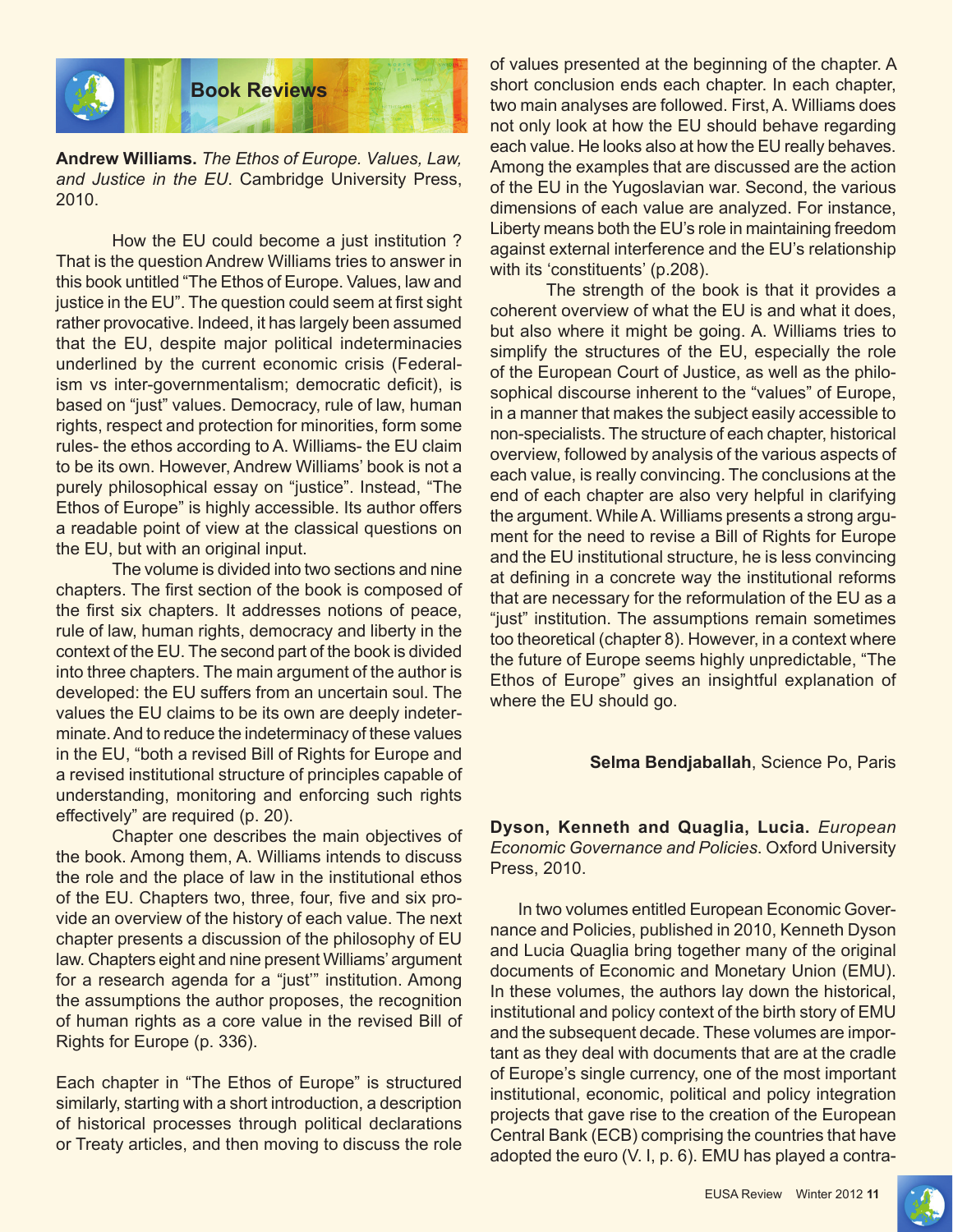dictory role in the European integration project. On one hand EMU served in strengthening the "differentiated integration in European macro-economic governance and policies" (V. II, p. 10). On the other hand EMU has been a uniting power for the integration project (V. II, p. 10).

Regardless of the effect of the creation of the single market, EMU and other institutions in the European Union (EU), a 'new Europe' in macro-economic governance has emerged that was beyond the vision of the 1930s and post-World War II scholars. The ECB was designed as an institution that would implement a single monetary policy first and foremost seeking to secure price stability in the euro area. This could have worked well if the euro area "functioned in an environment of legal, economic and political uncertainties that generated confusion, not least a serious lack of transparency surrounding European macro-economic governance" (V. II, p. 2). However, despite all this advancement and progress, an open-ended question that remains unanswered, which the 2008 financial crisis brought to the forefront—as highlighted in the European Economic Governance and Policies: "if there is a 'new Europe' in macro-economic governance and policies, is Europe adequately equipped, not just in policy instruments but also in underlying political solidarity, to tackle the spectrum of challenges that it is likely to face?" (V. I, p. 1). The financial crisis raises the question whether the EU will "identify and tackle the rationale for strengthened economic policy coordination" (V. I, p. 767). Will the financial crisis and the sovereign debt crisis push the EU members to finish what they started regarding EMU?

The two volumes offer a reading of the original documents based on delicate selection criteria for the official documents and treaties. The volumes are informative and the reader can trace the sequence of events leading to EMU design, creation and performance back to pre-1945 period. The importance of going back to the roots of the creation of economic governance in the EU, rather than referring only to secondary sources is "to uncover what expert and political elites meant when they wrote about European macro-economic governance and policies and how and why these meanings have changed" over time (volume II, p. 11). Another reason for going back to original texts, documents, speeches, elite interviews and minutes of meetings, etc., according to Dyson and Quaglia, is to offer a fresh and new reading of the creation and function of EMU since there is a gap in the social sciences resulting from using secondary literature and ignoring the examination of original documents, which might lead sometimes to misinterpretation or misunderstanding of European macro-economic governance and policies (V. I, p. 3, see also V. I and II, Introduction).

The first volume gives a detailed political (both international and domestic), institutional, economic and technical account of creating EMU supported by the original documents in addition to the main debates, negotiations, discussions and difficulties facing the leaders at that time. It also shows the influence of domestic calculations on the entire process. The analysis covers original documents dating back to even before 1914 to discuss the long ambition and dream of establishing "an economic and monetary union in Europe" (V. I, p. 6). The second volume analyzes the main documents focusing on the policies and technicalities of EMU from its launch on January 1, 1999 through the first ten years of its functioning and concluding with the global financial crisis and the onset of the sovereign debt crisis. As a complementary volume to Dyson's edited book (2008) The Euro at 10, the second volume encompasses "how European macro-economic governance responded to the early phases of the post-August 2007 financial crisis and its mutation from September 2008, especially after the collapse of Lehman Brothers, into full-scale global financial and economic crisis" (V. II, p. 4).

The two volumes are a remarkable achievement since it is the first time that the most important and some controversial official documents that discuss economic governance in the EU and have led to EMU construction are collected and published in two volumes and analyzed in a chronological and systematic way. A large set of official documents is made available in English—various documents have been translated from other languages such as French or German. The two volumes are not just a collection of documents on EU economic governance. They also contain commentaries on each section that combine various documents under specific theme. Dividing the documents into sections and analytical commentaries provided by Dyson and Quaglia helps the reader form a better understanding of the original documents. Yet, it seems to me that Dyson and Quaglia tried to achieve too much in these two volumes. The authors sought to strike a balance between having a reference manual and an analytical commentary, which led them to have the documents divided into sections, and somehow it does not work very well. In my opinion, the commentaries do not offer any controversial or new understanding of the original documents that we do not already know. Besides, the commentaries read more as a summary of the literature on EMU creation and performance with the original documents used as supporting references. What would have been helpful is to have real commentaries on the documents as opposed to a summary of well-known analyses. It would have been nice to draw out any new understanding of the treaties, and highlight if these original sources bring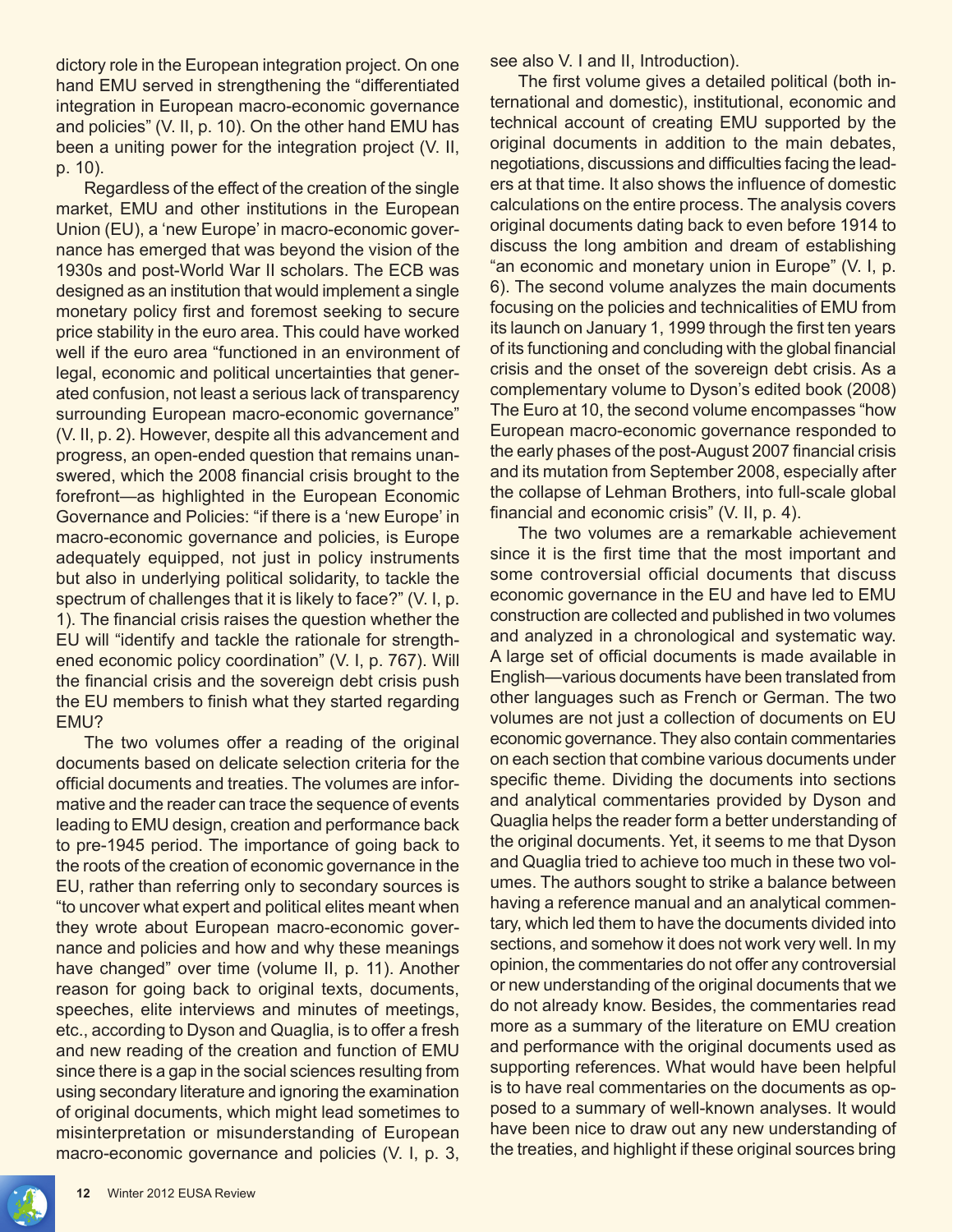different insights than those already established in the academic literature.

It is hard to cover all the documents that dealt with EMU since pre-1945 in two volumes. Therefore, Dyson and Quaglia had to establish selection criteria for what constitutes a key document ("relevant provisions from major agreements, conventions and treaties"; related EC/EU, EMU, "European Monetary Institute (EMI), and ECB legal instruments" in addition to "ECJ rulings"; relevant "interviews, letter, speeches, and minutes" of meetings"; "individual proposals […that] have triggered and enriched relevant debates"; and member states documents that have "relevant contributions" (V. I, pp.8-9; V. II, pp. 14-15)). They chose the following four selection criteria: "legal competences", documents focus on "why European macro-economic governance, based on EMU, developed in particular way that it did"; have significant and "innovative contributions"; and finally to be of historically relevant, important and not easily accessible (V. I, p. 9; V II, pp. 15-16). Although the selection criteria are important, however, they are too vague and the authors could have spent more time discussing their selection criteria. How do we define and measure historically important documents? Is it because of their ability to influence the EU agenda regardless of the outcome, or does the outcome matter? The volumes suffer from repetition; for example, significant parts of the introductions to Volumes I and II are identical. Section 4 in V. II, which deals with the Exchange Rate policy, is strongly related to the parts on external representation, enlargement and monetary policy, as highlighted by Dyson and Quaglia (V. II, p. 316). To avoid repetition and to offer a better understanding of these issues, why not put these sections in one section and analyze them as they interact together rather than having them in separate sections?

Despite these minor shortcomings of the two volumes, European Economic Governance and Policies offers an 'from A to Z' type encyclopedia on the development of economic and monetary governance in the EU in general and the creation and functioning of Economic and Monetary Union (EMU) in particular. The two volumes are very important for anyone interested in tracing the evolution of EU economic governance back to the main documents rather than relying on secondary literature.

**Assem Dandashly**, Freie Universität Berlin

**Slapin, Jonathan B**. *Veto Power. Institutional Design in the European Union*. Ann Arbor: University of Michigan Press, 2011.

This volume provides an examination of the political dynamics of European integration in the specific context of the bargaining between the member states during European Union intergovernmental conferences (IGCs). Jonathan Slapin explores how member states can secure desired outcomes in the inter-state negotiations that have become central to the conduct of IGCs, against the broader question of how states get what they want in international organisations when there is no exit option. Slapin presents intergovernmentalism and institutionalism as two competing theories of bargaining power, the former emphasising state power and resources as crucial determinants of capacity to shape negotiations while institutionalism relies on the rules under which institutions operate, opening the way for those states to exercise veto rights whenever national preferences tend towards maintaining the status quo rather than to deepening integration. The author suggests that the veto rights which are available to each member state provide a way in which any state can affect the negotiations in the IGCs, and in particular the small states without political influence can still secure the outcome they want. Veto rights matter in the absence of an exit option, since the other states cannot pressure the 'laggard' state to either leave the organisation or vote progressively, that is with those states that seek deeper integration. Slapin's main contention is that institutional theories can better explain IGC outcomes, and that domestic politics affect intergovernmental bargaining through the process of ratification (either through national parliaments or by public referendum) and the ability of domestic actors (including national public opinion) to affect member state bargaining preferences. Referring to the extensive literature in political science, Slapin argues that institutional design matters to the political relations among states, and to the type of policy-making that is produced under the formalised rules that govern inter-state bargaining. The issue of veto power is then considered in the IGC negotiations conducted through 1996-1997 over the Amsterdam Treaty, and Slapin presents the results of a quantitative analysis of the preferences of the member states, as well as the European Commission and the European Parliament on 228 issues tabled in the IGC negotiations. Chapter two of the book provides a detailed discussion of the methodological approach and summarises the position of each member state on the individual issue areas. Chapter three presents the formal theoretical model used by the author to test the competing predictions of

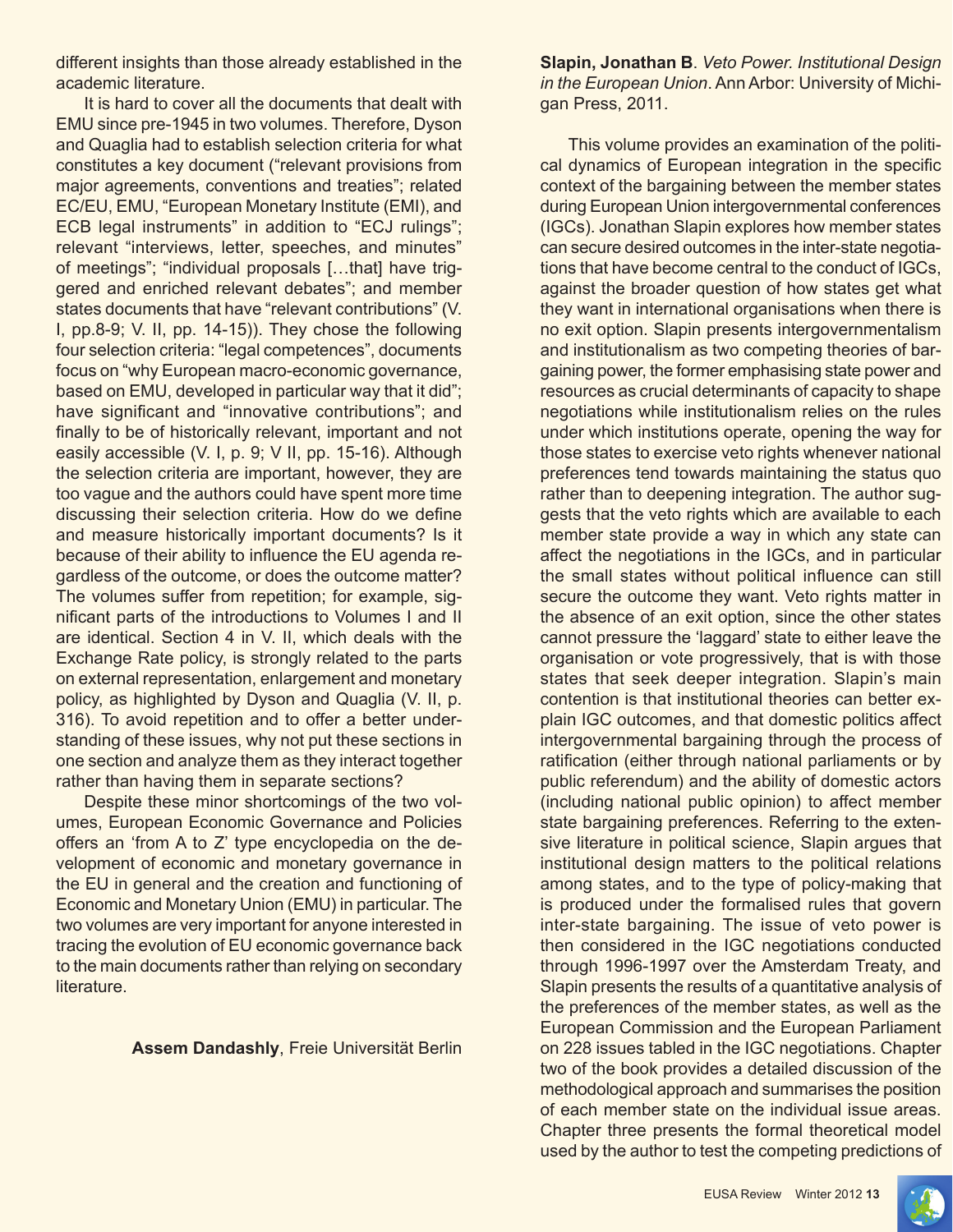intergovernmentalism and institutionalism, while chapter four provides a detailed description of how the model was tested. Chapter five identifies the winners and losers in the Amsterdam Treaty negotiations, though the conclusions regarding the individual national positions are unlikely to surprise those who retain a watching brief over national politics and positions on matters of European integration. In fact, the conclusion that domestic politics matter in the international negotiations had already been demonstrated in previous IGC negotiations, and would do so again in the negotiations over the Nice and the Lisbon treaties. Appropriately to a study that supports the institutionalist explanation of European integration, chapter six reports on the bargaining among the member states over the voting weights in the EU Council of Ministers and the size of the European Commission. These two contentious issues remained unresolved in the lead up to the 2004/2007 enlargements, but the pressures from the smaller states to exercise their veto power and to retain the status quo against the demands from the larger states, notably France, Germany, Italy and the UK, to change the weighted voting system in the Council continued to resonate more than a decade after the Amsterdam Treaty was finally adopted. Chapter seven discusses the viability of veto power in intergovernmental negotiations, and draws on Albert Hirschman's work on the interaction of exit and voice to propose that where voluntary exit (or forced expulsion) is an option, there is less possibility for a state to exercise veto power and more likelihood that a state resistant to change may be forced to accept sub-optimal outcomes forced upon it by other states. Chapter eight reviews the exit threat/veto power options in the case of the British Labour government's threat to leave the European Community in 1974, and the debate over the British budget rebate under Margaret Thatcher in the course of the negotiations towards the Single European Act in the early 1980s. Slapin argues that Thatcher's use of veto power could be explained by the other states' calculations of the costs of not agreeing to her demands, in the calculation of possible missed institutional outcomes in the future if Britain was not there to support a Franco-German position. However, this discussion fails to consider the strong support by Thatcher for the market-widening strategy of the Single European Act, a policy that was very much in line with the neo-liberal policies launched by the UK Conservative government from the early 1980s. There was no need for the British prime minister to threaten exit from an expanding European market considered to be in line with national preferences by the government and domestic business interests.

The discussion of exit options offers some insight into the difficult situation facing the member states as the EU seeks to identify ways out of the financial and

sovereign debt crisis that escalated throughout 2011. Jonathan Slapin's view is that laggard states may be powerful in resisting change even without the ability to threaten exit from the union, but this depends, as he rightly recognises, on the reaction of the other states seeking change. If these states do not really want the laggard states, then exclusion may become an option – and indeed recent EU treaty revision now provides an exit clause. At the start of 2012, the uncertainty surrounding the status of several countries in the eurozone and the continued weaknesses across the European financial sector may prompt the German and French leaders to review the exit options more trenchantly.

This strength of this volume lies in the application of political science and a quantitative analysis to capture the inter-state bargaining and the use of veto power to shape negotiation outcomes, where Slapin's methodological approach occupies a central place in the work. However, the book is limited to a snapshot of inter-state politics in the negotiations over the Amsterdam Treaty, which the author admits fell short of expectations. IGCs are only one arena in which European politics are conducted, and recent experience points to the continued importance of a range of factors that shape European integration, ranging from power politics to domestic forces, institutional rules, and global pressures, all of which interact in very complex ways to shape the dynamics of European integration. This complexity that adheres to the interplay of European political forces demands that we continue to take account of the social and political context in which European actors engage at national and international levels, and that we consider the historical and temporal influences on preference formation, and interest determination. As the constructivist approach in international relations emphasises, national interests are not pre-determined or unchanging but can be socially constructed in the dialogue and communication of social actors. There may be scope in this approach to explore when and how veto power might change over time, and how veto power might vary in different interstate bargaining settings.

#### **Mary Farrell**, University of Greenwich

**Richard Corbett, Francis Jacobs**, and **Michael Shackleton**. *The European Parliament. 8th Edition*. London: John Harper, 2011.

Now in its eighth edition, this seminal work on the organisation, working methods, and powers of the European Parliament (EP) is fully revised to take into account the changes resulting from the 2009 European elections and the entry into force of the Lisbon treaty. Similar to earlier editions, the book is divided into three parts.